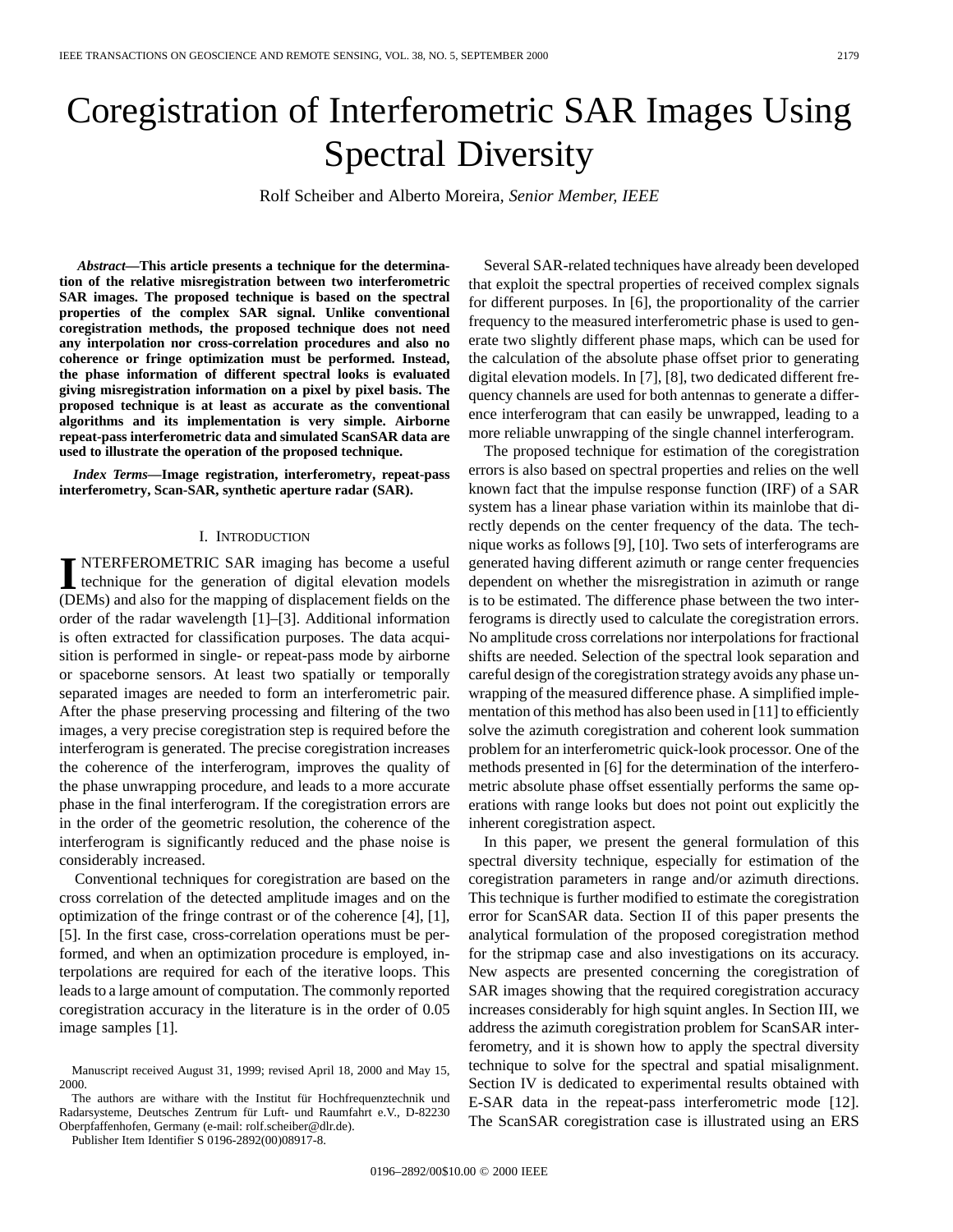tandem pair as a starting point for the simulation of the ASAR instrument of the ENVISAT platform in ScanSAR mode [13].

## II. COREGISTRATION BY SPECTRAL DIVERSITY

The focused complex SAR signal formulation is essential for the modeling of the proposed spectral diversity technique for interferometric image coregistration purposes. Therefore, the impulse response function (IRF) obtained by the matched filter approach [14] is reviewed in the first section. Then, we reconsider the coregistration accuracy for a squinted geometry including a variation of the Doppler centroid along the range direction of the image. The spectral diversity technique is modeled next and its coregistration accuracy is estimated.

Since the technique works on one-dimensional (1-D) signals and there is no difference whether it is applied to the range or azimuth coregistration case, the modeling is also kept 1-D and is valid for both cases.

# *A. Matched Filter Focusing*

In SAR raw data processing, especially in the stripmap case, focusing in either the range or azimuth directions is usually obtained by a matched filtering approach as part of a more complex algorithm [15]–[17]. Without loss of generality, let us consider a 1-D raw data SAR signal in range or azimuth with quadratic phase modulation, usually denoted as a chirp

$$
s_1(t) = a(t - t_0 - t_c) \cdot e^{j\Phi_1} \cdot e^{j\pi k (t - t_0)^2},
$$
  
\n
$$
t \in \left[ t_0 + t_c - \frac{T_1}{2}, t_0 + t_c + \frac{T_1}{2} \right]
$$
 (1)

where  $a(t)$  is a real valued weighting function,  $\Phi_1$  is a constant signal phase, and  $k$  is the modulation rate. The time variable  $t$ of the signal of time duration  $T_1$  is centered at  $t_0 + t_c$ , where  $t_0$  defines the zero frequency position of the chirp, and  $t_c$  corresponds to a frequency offset  $f_{c1}$ . In the case of matched filtering in the frequency domain, the data is transformed to the Fourier space. For large time-bandwidth product signals, the following formulation can be found when applying the principle of stationary phase [18]:

$$
S_1(f) = a(f/k - f_{c1}/k) \cdot e^{j\Phi_1} \cdot e^{-j(\pi/k)f^2},
$$
  

$$
f \in \left[f_{c1} - \frac{B_1}{2}, f_{c1} + \frac{B_1}{2}\right].
$$
 (2)

The reference function is then computed as the complex conjugate

$$
H_{MF}(f) = W(f - f_{c1}) \cdot e^{j(\pi/k)f^2}.
$$
 (3)

A real weighting function  $W(f)$  centered around the frequency (Doppler or range) centroid  $f_{c1} = k \cdot t_c$  is imposed on the spectrum and determines the processed bandwidth  $B_1 \leq k \cdot T_1$ . Thus, after the inverse transform (again by employing the principle of stationary phase) and rectangular weighting (including  $W$  and  $a$ ), the impulse response function (IRF) will be

$$
f_1(t) = e^{j\Phi_1} \cdot e^{j2\pi f_{c1}(t-t_0)} \cdot \text{sinc} \left[ \pi B_1 \left( t - t_0 \right) \right] \tag{4}
$$

where sinc is the  $\sin x/x$ -function. The peak of the IRF (sinc function) will appear at position  $t_0$ , and the width of the main-



Fig. 1. Phase properties within the mainlobe of the SAR impulse response function for three targets for (a) stripmap focusing via matched filtering and (b) burst mode focusing with the SPECAN approach. The solid line gives the amplitude of the signal, and the dashed line the phase.

lobe is a function of the integration time (bandwidth). The linear phase term in (4) is determined by the offset of the processed bandwidth of the baseband signal  $f_{c1}$ . This linear phase term is part of the focused SAR signal and cannot be removed without inserting undesired phase offsets into other focused IRFs at different positions. This linear phase term is illustrated in Fig. 1(a). The phase ramp of the three IRFs is the same. If a phase ramp of opposite sign would have been applied, centered to the middle target, the initial phase ramp would have been nulled but a position dependent phase offset would have been introduced into the other IRFs. Fig. 1(b) relates to the spectral analysis (SPECAN) case [19], which will be described in Section III.

# *B. Coregistration Accuracy*

Until now, the requirements on the coregistration accuracy have been determined by the constraint of keeping the coherence as high as possible [1], [20]. In [21], the effects of geometric misregistration were quantified, and it was shown that a phase bias due to misregistration will not appear in the final image, but the coherence will decrease according to a sinc function. It was found that a coregistration accuracy of 0.1 of the resolution cell is required to achieve high quality interferograms. However, the linear phase component within the mainlobe of the IRF has been neglected so far. Let us consider (4) to be the IRF of one channel of an interferometric pair obtained by matched filtering. The IRF of the second interferometric channel is obtained in a similar way

$$
f_2(t) = e^{j\Phi_2} \cdot e^{j2\pi f_{c2}(t - t_0 - \Delta t)} \cdot \text{sinc} \left[ \pi B_2 \left( t - t_0 - \Delta t \right) \right]. \tag{5}
$$

There are three main differences between the two IRFs in (4) and (5). First, the signal phase is different in each case (first exponential term). Second, the center frequency values may be different but here we first assume that a common bandwidth is processed for both signals ( $f_{c1} = f_{c2} = f_c$  and  $B_1 = B_2 = B$ ). Third, there is a relative time shift (misregistration) between the two interferometric signals which is given by  $\Delta t$ . The effects of constant misregistration on the interferometric phase can be observed in Fig. 2. For perfect coregistration, the time shift  $\Delta t$  is zero, and the only resulting difference between the two signals is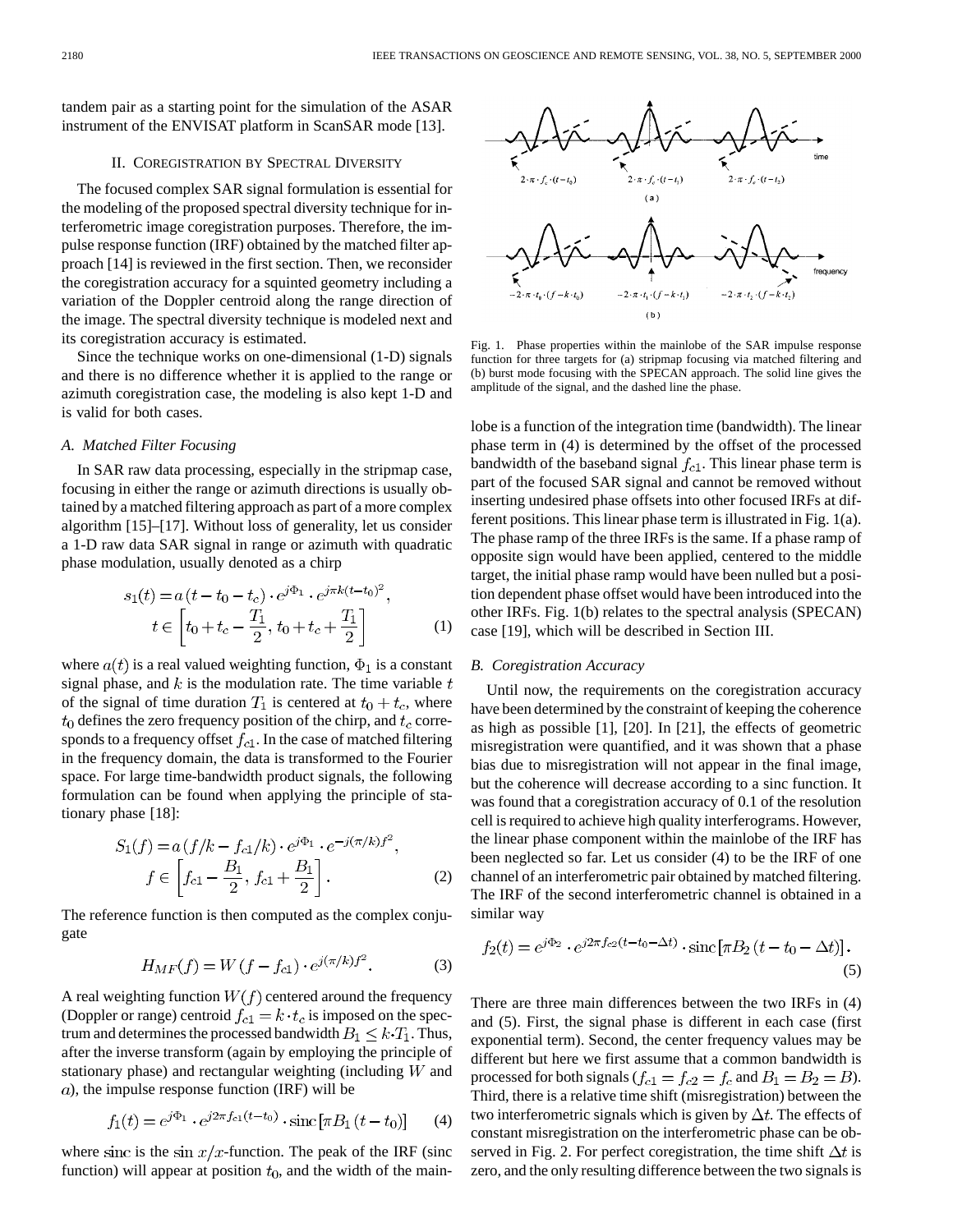

Fig. 2. Misregistered interferometric signal pair prior to interferogram generation. Range-dependent phase offsets occur due to misregistration, and the linear phase term of the IRF is imposed by the center frequency offset. When the center frequency is range dependent, the phase error due to misregistration is also range dependent.

the interferometric phase difference  $\Phi_2 - \Phi_1 = 4\pi/\lambda \cdot (r_1 - r_2)$ . It corresponds to the desired information on the terrain topography or displacement in the case of differential or along-track interferometry. In case of misregistration, an additional phase term will appear

$$
\phi_{err} = 2\pi f_c \Delta t. \tag{6}
$$

For a constant misregistation and constant center frequency  $f_c$  (i.e., constant Doppler centroid along range and azimuth), this error is constant and can easily be corrected using just one ground control point. In a practical case, this is not possible. First, the misregistration is often varying in range due to the imaging geometry and topography. Second, it can also vary in azimuth due to nonparallel orbits. Third, if SAR interferometry is performed with data of considerable squint, the azimuth focusing of the SAR processor accounts for variations of the squint over range in order to obtain good quality images with respect to SNR and ambiguity suppression. Thus, the linear phase term in (4) of the azimuth IRF becomes range dependent according to the Doppler centroid  $(f_c)$  variation. Note the phase ramp variation depicted in Fig. 2, which leads to a range dependent phase error according to (6).

Considering the RADARSAT system in stripmap mode with a yaw angle of  $3^\circ$ , an interferometric phase error of about  $30^\circ$ occurs from near to far range if the interferometric pair is misregistered by 0.1 sample in azimuth. This phase error leads to height errors greater than 25 m, assuming a horizontal baseline of 100 m. To reduce this systematic error to an acceptable level, an azimuth coregistration accuracy better than 0.01 samples is required. The use of several tiepoints, which is often required to precisely estimate the baseline, can only solve this problem for a small scene. For large imaged areas (i.e., several subsequent scenes) the squint variations in both range and azimuth must be accounted for and the tiepoint approach is not practical.

Such phase errors can also occur in the case of range misregistration due to the coupling of the range and azimuth signals for



Fig. 3. Block diagram of the proposed spectral diversity approach for interferometric image coregistration.

high squint angles. In this case, a range frequency centroid variation leads to similar effects as in azimuth [22]. These effects are more relevant to airborne SAR systems and have a smaller scale in the case of low and moderate topography. Therefore, they will not be detailed further here.

# *C. Coregistration by Spectral Diversity*

The basic idea of the proposed spectral diversity technique is to exploit the linear phase component given by the second exponential term of the IRFs in (4) and (5). The block diagram of the proposed method is presented in Fig. 3. First, the bandwidth of the full resolution SAR signals is separated into two parts (looks). This means that for each signal the spectrum is filtered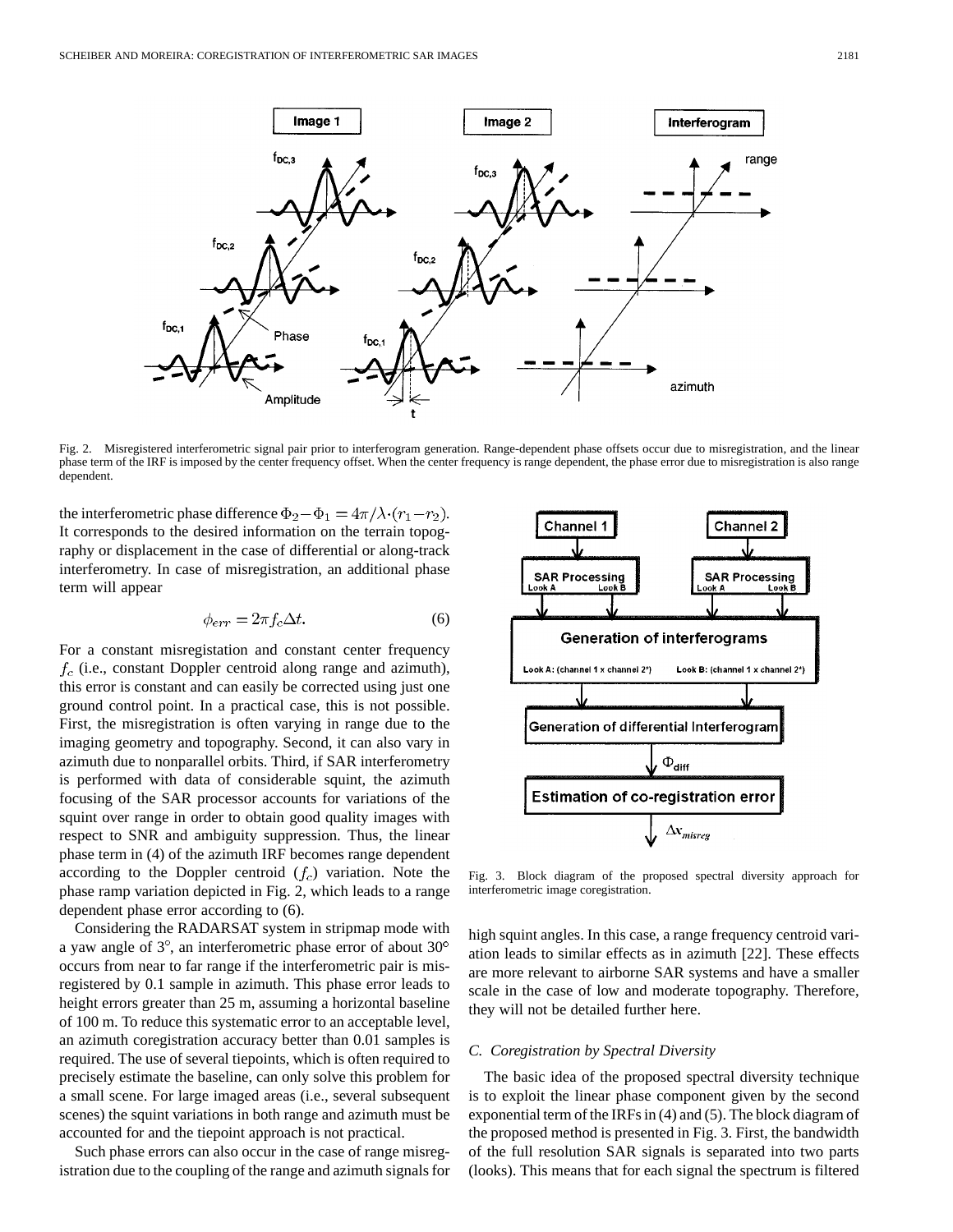

Fig. 4. Simulation of full resolution and bandfiltered signals for coregistration by spectral diversity. The solid line relates to the first interferometric channel and the dashed line to the misregistered second channel.

into two looks A and B, so that four IRFs  $f_1^A,\,f_1^B,\,f_2^A$  and  $f_2^B$ are obtained

$$
f_1^A(t) = e^{j\Phi_1} \cdot e^{j2\pi f_c^A(t - t_0)} \cdot \text{sinc} \left[ \pi B_{look} \left( t - t_0 \right) \right] \tag{7}
$$

$$
f_1^B(t) = e^{j\Phi_1} \cdot e^{j2\pi f_c^B(t-t_0)} \cdot \text{sinc} \left[ \pi B_{look} \left( t - t_0 \right) \right] \tag{8}
$$

$$
f_2^A(t) = e^{j\Phi_2} \cdot e^{j2\pi f_c^A(t - t_0 - \Delta t)} \cdot \text{sinc}[\pi B_{look}(t - t_0 - \Delta t)]
$$
\n(9)

$$
f_2^B(t) = e^{j\Phi_2} \cdot e^{j2\pi f_c^B(t - t_0 - \Delta t)} \cdot \text{sinc}[\pi B_{look} (t - t_0 - \Delta t)]
$$
\n(10)

where  $B_{look}$  is the filtered look bandwidth in range or azimuth. The indices 1 and 2 correspond to the channel number of the interferometric pair and the indices A and B to the different looks of the signal spectrum having different center frequencies  $f_c^A$ and  $f_c^B$ , respectively. In Fig. 4(a) and (b), the full resolution signals of (4) and (5) are displayed in terms of amplitude and phase. The signals are misregistered by five samples corresponding to half the resolution cell. For visualization purposes an oversampling by a factor of ten was chosen. The filtered bandwidth signals according to (7) and (9) are shown in Fig. 4(c) and (d), and according to (8) and (10) in Fig. 4(e) and (f), respectively. Both amplitudes and phases are represented. Note that the original sampling of the signals in these plots has not been changed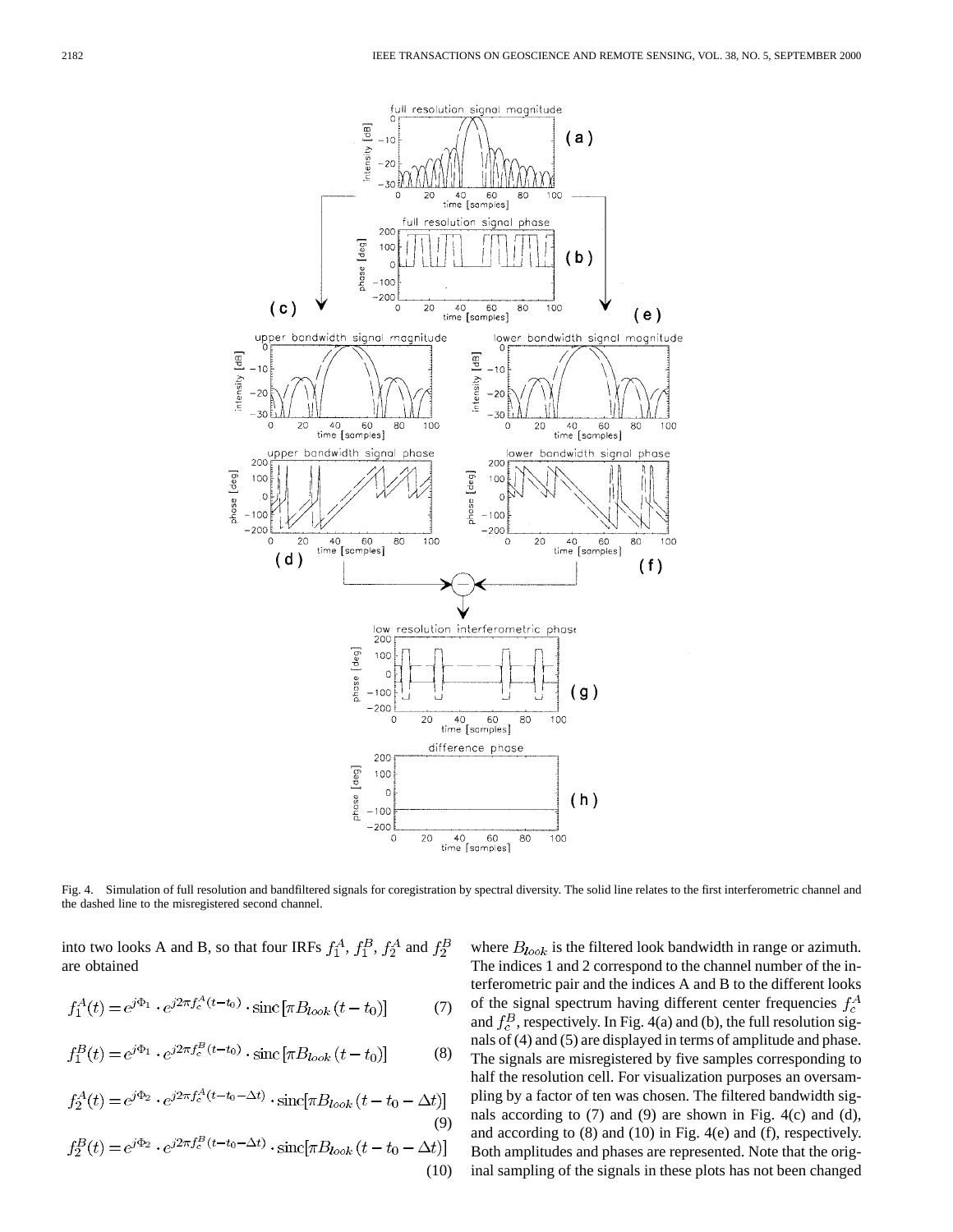

Fig. 5. Probability density function (PDF) of the difference phase as the convolution of the PDFs of the interferometric phase of the two looks.

even though the resolution of the looks is worse. The bandwidth of the full resolution signals is centered at frequency zero (no phase ramp within the mainlobe), whereas the spectral separation of the two looks is 50% of the total signal bandwidth and is symmetric about zero. This induces phase ramps of opposite signs within the mainlobe of the two low resolution signals [see Fig. 4(d) and (f)]. The filtered bandwidth of each signal is 50% of the bandwidth of the full resolution signals.

In Fig. 4(g), the interferometric phase of each interferometric look is shown to be constant within the mainlobe according to (6). Finally, their difference phase gives the estimate of the coregistration error according to

$$
\Delta t = \frac{\phi_{diff}}{2\pi (f_c^A - f_c^B)}\tag{11}
$$

where  $\phi_{diff}$  is the measured phase difference of the two interferograms [see Figs. 3 and 4(h)]. Equation (11) shows that the absolute value of the selected center frequencies of the two looks is not relevant. Only the relative difference  $(f_c^A - f_c^B)$  is used for the determination of the coregistration error between the two images. The looks should not overlap, and a weighting for sidelobe suppression is recommended. It must be emphasized that the whole procedure is computationally very effective assuming that the complex looks can be generated during the processing. In any case, no cross correlations or interpolations are required.

## *D. Algorithm Accuracy*

The accuracy investigations performed here are based on the assumption that the received SAR signals can be described as circularly random Gaussian processes. It was shown in [21] that the probability density function (PDF) of the single-look interferometric phase  $\phi$  can be expressed as a function of the correlation coefficient (or coherence magnitude)  $\gamma$  of the interferometric pair

$$
PDF(\phi) = \frac{1 - \gamma^2}{2\pi} \cdot \frac{1}{1 - \gamma^2 \cdot \cos^2 \phi}
$$

$$
\cdot \left[ 1 + \frac{\gamma \cdot \cos \phi \cdot \arccos(-\gamma \cdot \cos \phi)}{\sqrt{1 - \gamma^2 \cdot \cos^2 \phi}} \right]. (12)
$$

The interferometric phase  $\phi$  in this equation is restricted to the interval  $[-\pi, \pi]$ . Assuming further that the two looks used for the proposed method are statistically independent (in case of nonoverlapping looks, this is the case), the PDF of the interferometric phase difference can be evaluated as the convolution of the PDFs of the two interferometric looks. We performed this evaluation numerically, and the result for  $\gamma = 0.7$  and no sample averaging is shown in Fig. 5. The broadening of the phase distribution indicates an increase of the standard deviation of the phase difference when compared to the single-look phase of one interferogram, which is displayed in Fig. 6. Equation (11) gives the relation to the standard deviation of the estimated coregistration error. Thus, the accuracy of the misregistration estimate is strongly influenced by the correlation coefficient  $\gamma$  of the interferometric pair, which is a function of the SNR (backscatter), the baseline separation, the possible misregistration, and temporal changes [3]

$$
\gamma = \gamma_{\text{SNR}} \cdot \gamma_{spatial} \cdot \gamma_{misreg} \cdot \gamma_{temporal}. \tag{13}
$$

To reduce the noise of the difference phase, it is important to keep all coherence contributions as high as possible. The terms accounting for the SNR and for the temporal decorrelation  $(\gamma_{SNR}$  and  $\gamma_{temporal})$  cannot be improved, but the spatial (baseline) decorrelation  $(\gamma_{spatial})$  should be eliminated by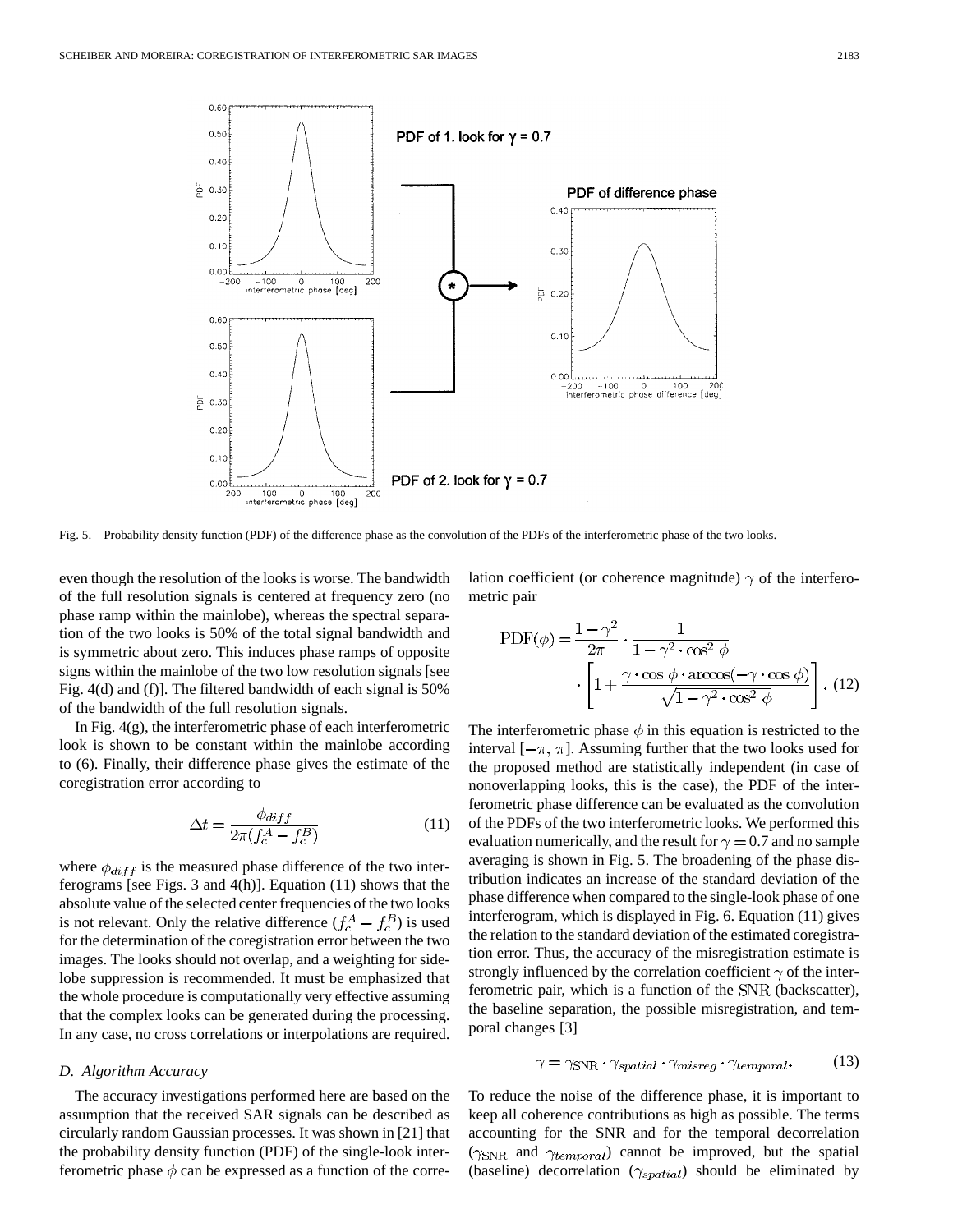

Fig. 6. Standard deviation of the interferometric phase and of the interferometric phase difference as a function of the correlation coefficient.

means of spectral shift filtering [23]. Also, the misregistration term ( $\gamma_{misreg}$ ), which behaves like a sinc function [21], should be reduced as much as possible before the spectral looks are combined, for example by an *a priori* coregistration of the two interferometric images to one sample accuracy. In fact the generation of the low bandwidth looks also reduces the misregistration noise to a great extent.

*Example:* For  $\gamma = 0.7$  the expected standard deviation of the difference phase with no sample averaging is  $80^\circ$ . Then, for a spectral separation of the looks of half the sampling frequency  $f_s$ , the standard deviation of the misregistration estimate becomes a 0.45 sample. An accuracy of 0.01 sample can be obtained by spatial averaging over a window of ca.  $50 \times 50$  resolution cells. Due to the oversampling of the two one-look interferograms, this corresponds to about four times more samples (i.e.  $100 \times 100$  samples).

## *E. Accuracy Assessment on Real Data*

We have tested the accuracy of the proposed coregistration approach on real E-SAR data (the same data are used in Section IV), and we have compared it with the accuracy obtained by the conventional cross-correlation method.

The commonly used multilook filter [1], [24] was first used to average the interferometric phase difference, taking into account the signal amplitude. But we found that the same filter applied to the normalized complex image samples leads to a much better standard deviation. We explain this by the reduced influence of strong scatterers with non-corner reflector-like behavior. Similar conclusions were also taken in [25], [26]. Furthermore, we found that a maximum look separation and largest nonoverlapping look bandwidth lead to the best performance of the proposed method. This is obvious since a large look bandwidth allows more independent samples to be averaged, and a large look separation reduces the noise of the measured difference phase according to (11). In case of overlapping looks, we found that the misregistration will be underestimated depending on the amount of spectral overlap and the imposed weighting values.

We have obtained a standard deviation of 0.04 sampled (measured over individual estimates over range) by averaging 2048 full resolution complex azimuth samples. The same accuracy was obtained when using the well known cross-correlation method with an oversampling of 32 for the correlation peak. Theoretical investigations and a simulation on the accuracy of the cross-correlation method can be found in [27], [28].

## III. SCANSAR IMAGE COREGISTRATION

Basically, ScanSAR imaging exploits a scanning strategy of the antenna in elevation in order to enlarge the swath coverage during one overflight. This is done at the expense of azimuth resolution because the synthetic aperture of the antenna must be shared with several subswaths. The short azimuth illumination time for each subswath arises from a series of received radar echoes which are commonly denoted as a burst.

ScanSAR interferometry has recently been demonstrated to be feasible with RADARSAT data [29]. Due to the large swathwidth, ScanSAR interferometry has great potential for global coverage with increased revisit times. Also, the combination of one ScanSAR and one stripmap SAR image was shown to be suitable for interferometry [29], [30]. In this section, the indispensable azimuth coregistration of the ScanSAR image pairs will be discussed and a solution will be presented based on the spectral diversity technique presented in Section III.

# *A. Azimuth Focusing by Spectral Analysis*

The SPECAN approach is commonly used to produce SAR images at medium or low resolutions [19]. It is very attractive in the case of ScanSAR and Spotlight [31] imaging. The SPECAN approach requires only one FFT to focus the SAR image in the azimuth direction. This leads to an azimuth image representation in the frequency domain, whereby the azimuth image geometry is related to the time domain by the modulation rate  $k = f/t$ . Although the calculations for the SPECAN approach are different from the matched filter case, they lead to a similar result. First, the signal in (1) is deramped with a complex conjugate reference signal

$$
h_{SP}(t) = w(t) \cdot e^{-j\pi kt^2}.
$$
 (14)

For simplicity,  $w(t)$  is considered to be a rectangular weighting of length  $T_1$  centered around  $t = 0$ . After spectral analysis, the focused signal is

$$
F_{1,Specan}(f) = e^{j\Phi_1} \cdot e^{j(\pi/k)f_{c1}^2} \cdot \text{sinc} \left[ \pi T_1 \left( f - f_{c1} \right) \right] \tag{15}
$$

i.e. the IRF peak appears at position  $f_{c1} = k \cdot t_0$ , and will have a constant phase offset [second exponential term in (15)] depending on its position. In order to assure a phase preserving response for all focused IRFs a quadratic phase correction function

$$
\phi_{corr} = -\frac{\pi}{k} \cdot f^2 \tag{16}
$$

should be applied to cancel out correctly this constant phase term for each azimuth position. Thus, the following expres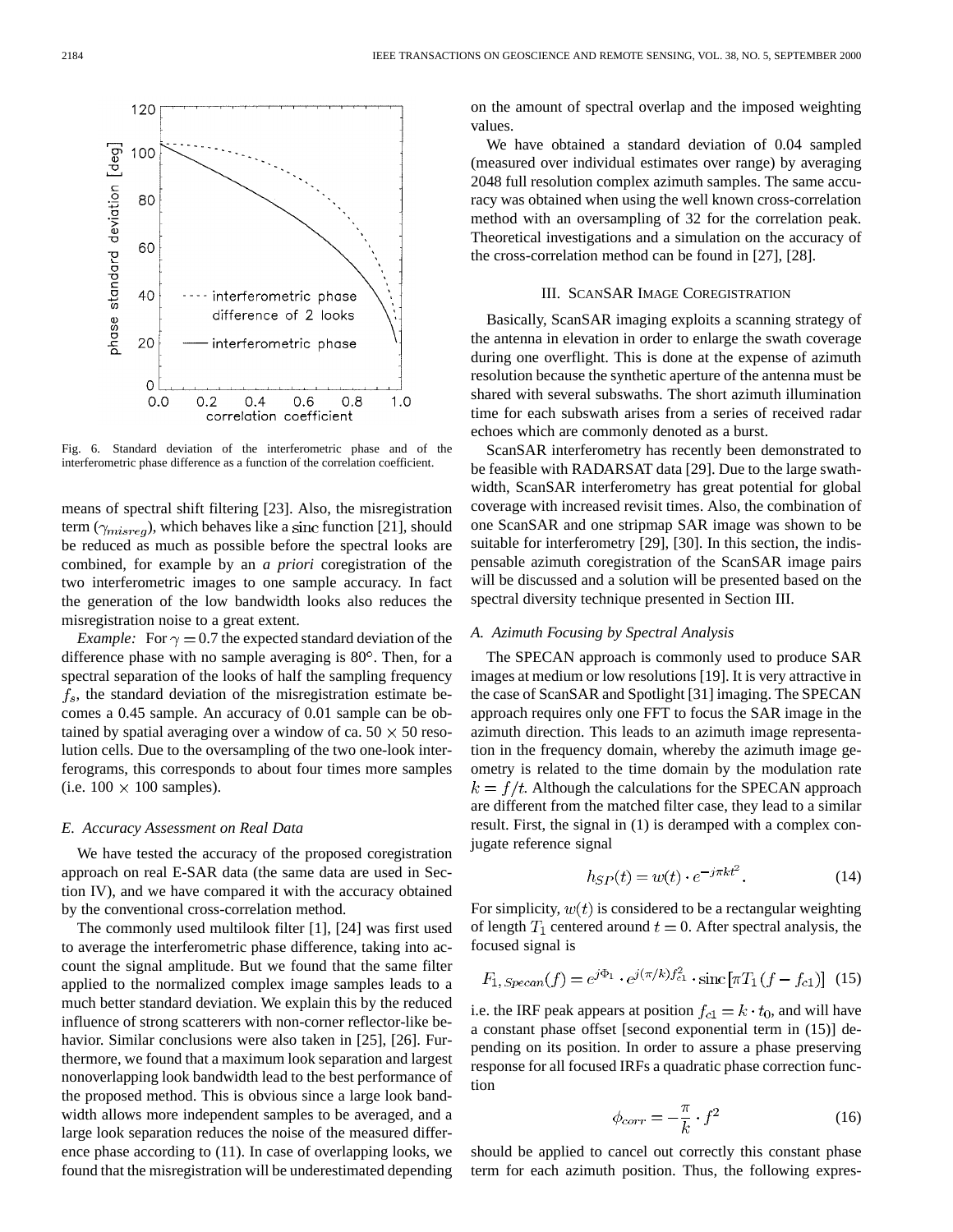sion is obtained after regrouping the linear and quadratic phase terms:

$$
F_{1,Scan}(f) = e^{j\Phi_1} \cdot e^{-j(\pi/k)(f - f_{c1})^2} \cdot e^{-j2(\pi/k)f_{c1}(f - f_{c1})}
$$
  
 
$$
\cdot \text{sinc}[\pi T_1(f - f_{c1})]. \tag{17}
$$

For the peak position all phase terms except the first one (signal phase) vanish. The second quadratic phase term can be considered negligible within the mainlobe of the IRF, but the third linear phase term is important. Note that the slope of the phase in this case depends on the position of the focused mainlobe. It is important to understand the difference of this effect compared to matched filter focusing in the stripmap case, as it is of concern for the investigation of the azimuth misalignment in ScanSAR interferometry. For comparison, the phase behavior for the matched filter and SPECAN focusing are depicted in Fig. 1. In the case of the stripmap imaging with matched filtering all targets are focused at the same center frequency whereas in case of ScanSAR acquisition each target is focused at a different center frequency, which leads to different phase slopes depending on the IRF position. A derivation of the IRF for ScanSAR imaging based on the matched filter principle leads to the same results (see for example [32]) as presented here for the SPECAN approach.

## *B. ScanSAR Azimuth Coregistration Accuracy*

Based on the above considerations, the azimuth coregistration problem in ScanSAR interferometry is investigated. Consider a focused ScanSAR azimuth signal according to (17) and its interferometric pair, which is slightly misregistered by  $\Delta t$ 

$$
F_{2,Scan}(f) = e^{j\Phi_2} \cdot e^{-j(\pi/k)(f - f_{c1} - \Delta f)^2}
$$

$$
\cdot e^{-j2(\pi/k)f_{c1}(f - f_{c1} - \Delta f)}
$$

$$
\cdot \text{sinc}[\pi T_1(f - f_{c1} - \Delta f)] \tag{18}
$$

with  $\Delta f = \Delta t \cdot k$ , where k is the Doppler rate. The resulting interferometric ScanSAR phase for the IRF position will be

$$
\Phi_{\text{ScanSAR}} = (\Phi_2 - \Phi_1) + 2\pi f_{c1} \Delta t. \tag{19}
$$

Note that within a burst this corresponds to a superposition of the desired interferometric component with a linear phase term, since  $f_{c1}$  is a function of the azimuth position within the burst. Note also that this effect can be much stronger than the interferometric phase. For example, a misregistration of one raw data sample ( $\Delta t = 1/f_s$ ,  $f_s$  is the pulse repetition frequency (PRF), which corresponds to much less than 0.1 of a ScanSAR azimuth resolution cell, introduces a ramp of  $2\pi$  within each burst, assuming the complete variation of  $f_{c1}$ ,  $f_{c1} \in [-f_s/2, +f_s/2]$ . Therefore, we state that the burst coregistration must be more accurate than 0.01 raw data samples in order to ensure negligible phase errors. The algorithm presented in Section II is able to efficiently achieve the accuracy requirement also in the ScanSAR case after some modifications.

## *C. Spectral Diversity for ScanSAR Azimuth Coregistration*

Basically, ScanSAR data can be processed in different ways. In the case of using standard strip mode processors (i.e. matched filtering) [33], [34], zero padding between the bursts of each subswath must be performed and thus the processing becomes inefficient. In this case, also the coherent azimuth looks cannot be directly accessed. Instead, if the processing is performed burst by burst, efficient SPECAN techniques can be used and the different azimuth looks are directly available [17], [32]. For each raw data burst, one image look is generated. Its azimuth size in terms of valid samples is determined by the synthetic aperture minus the length of one raw data burst. For subsequent raw data bursts, these image looks are overlapped. Since they are related to different azimuth squint angles, they can be used for multilooking [13].

Two azimuth looks of ScanSAR data are used to illustrate the azimuth coregistration method for ScanSAR processing. The spectral diversity technique described in Section II can easily be modified if the IRFs [(4) and (5)] of the stripmap case are compared to those of the ScanSAR SPECAN case ((17) and (18)). The most important modification is because the center frequencies of the looks  $f_c^A$  and  $f_c^B$  are now a function of the azimuth time and range position t and r. Therefore,  $(11)$  changes to

$$
\Delta t = \frac{\phi_{diff}}{2\pi (f_c^A(t, r) - f_c^B(t, r))}.
$$
\n(20)

The phase variation of each one look interferogram is nearly linear in azimuth ( $f_c = k \cdot t$ ), while the variation in range depends on the Doppler centroid and Doppler rate behavior over range. Note that this method is very effective since the different azimuth looks are directly available, in contrast to the stripmap case, where extra look generation is often required. In order to avoid decorrelation in ScanSAR interferometry, a part of the samples within each raw data burst of the interferometric pair must be discarded [34], [29]. This ensures that the processing is performed with roughly the same Doppler centroid for each image. After the correct misregistration parameters are found, the azimuth shifts must be performed on the raw data of one channel before invalid range lines are discarded, and this image must then be reprocessed. The example given in Section IV-B will further detail the implementation aspects in the ScanSAR case.

#### IV. EXPERIMENTAL RESULTS

This section presents two coregistration examples using the proposed technique with real SAR data. In the first case, airborne data is used to demonstrate a two-dimensional (2-D) coregistration case for repeat-pass SAR interferometry while in section B, the azimuth coregistration for ScanSAR data is demonstrated.

## *A. Airborne Repeat-Pass Interferometry*

Airborne SAR data acquisition is affected by motion errors that must be corrected during raw data processing. Especially in the repeat-pass case and when interferometric tracks are acquired with an unstable platform like the E-SAR aircraft, a DO-228 [35], [12], the required accuracy for coregistration often cannot be met due to limitations of the inertial system or unfavorable GPS configuration. A precise coregistration procedure can overcome these limitations, making the data usable e.g. for investigation of coherence changes, volume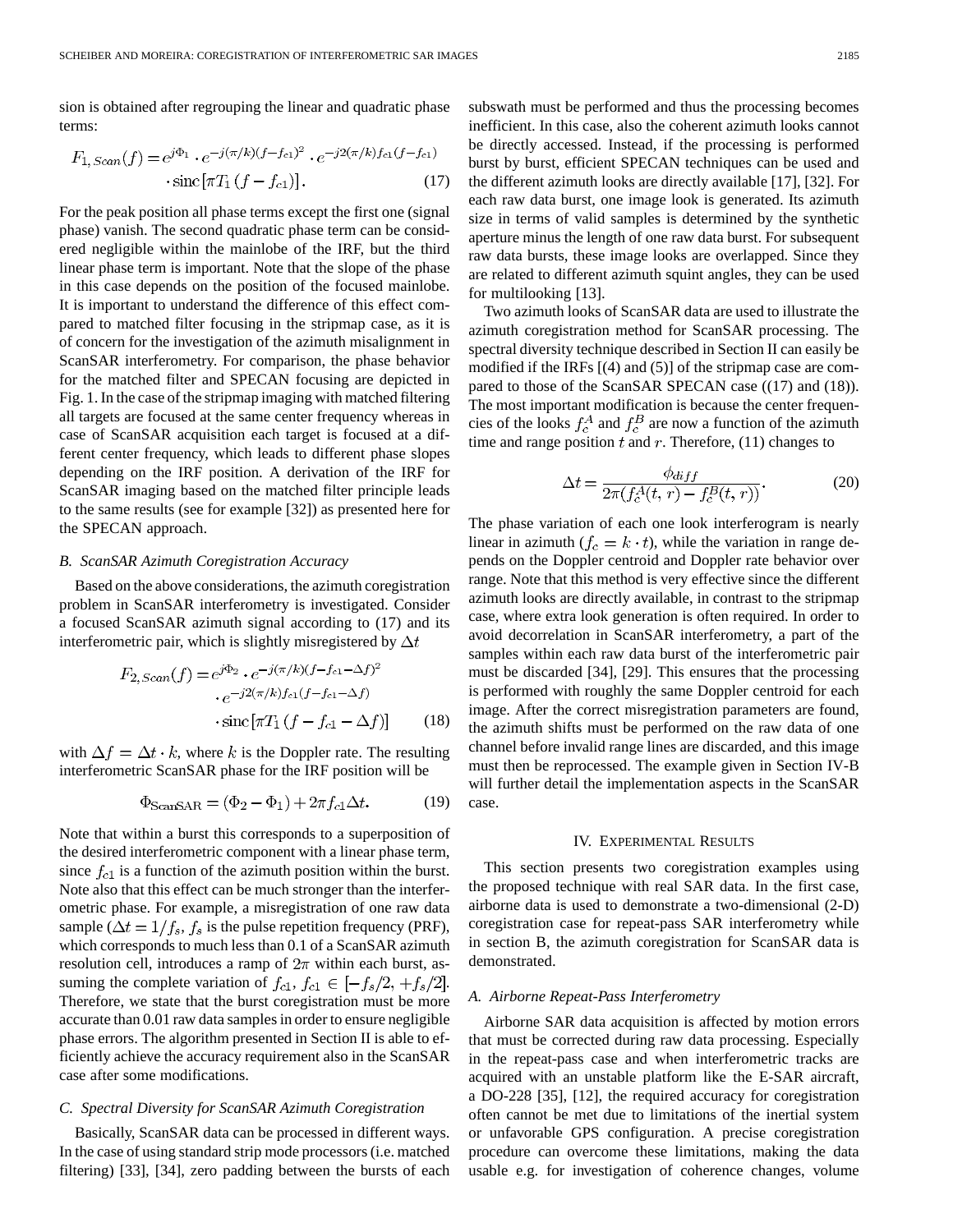TABLE I PARAMETERS OF THE E-SAR SYSTEM IN L-BAND FULL POLARMETRIC IMAGING MODE

| parameter           | typical value        |
|---------------------|----------------------|
| operating frequency | 1.3 GHz              |
| range bandwidth     | 50 or 100 MHz        |
| chirp duration      | $5~\mu{\rm sec}$     |
| sampling rate       | 60 or 100 MHz        |
| PRF                 | 400 Hz/channel       |
| forward velocity    | $89 \text{ m/s}$     |
| flight altitude     | $3000 \; \mathrm{m}$ |
| incidence angle     | $20-60$ deg          |



Fig. 7. Strategy for coregistration of repeat-pass interferometric data.

decorrelation, or for polarimetric interferometry [36]. Relevant parameters for the E-SAR data used in this example are summarized in Table I. The spectral diversity coregistration technique of Section II has been applied to the full polarimetric L-band repeat-pass data of the E-SAR system. According to the block diagram of Fig. 7, the preliminary coregistration offsets are computed on a block-by-block basis either from the navigation data itself or by simple cross correlation. In this way, the integer pixel offsets in the range and azimuth directions are found and corrected. In a second step, the proposed technique is applied in both the range and azimuth directions with the following parameters.

1) *Look Bandwidth*: one-third of the full resolution bandwidth.

 $(a)$  $(b)$  $(c)$  $(d)$ 

Fig. 8. E-SAR image of Oberpfaffenhofen airfield. (a) L-band, HH-polarization, 4-look intensity image. (b) Coherence map for a 15 min repeat-pass pair. Resampling according to misregistration information based on conventional methods. (c) Azimuth misregistration variations, scaled to  $\pm 1.5$  samples, as measured by the spectral diversity method. (d) Coherence map for the same data pair, but resampled according to the information from (c).

- 2) *Look Separation*: one-third of the full resolution bandwidth. The look separation is not the maximum possible. This is to avoid the wrapping of the difference phase in case of large variations of the misregistration within a small area.
- 3) *Window Size for averaging*:  $20 \times 80$  full resolution samples.
- 4) *Coherence Threshold*: 0.6. Only those regions of the interferogram with a coherence higher than this limit are used for the coregistration estimate.

The results in Figs. 8–10 present the improvements due to the new method. Fig. 8(a) depicts the 4-look L-band HH polarized intensity image of an area of 8 km (azimuth)  $\times$  3.5 km (range) around Oberpfaffenhofen, including the DLR facility and the airfield. The image resolution is 3 m in azimuth and 2 m in slant range. Fig. 8(b) is the coherence map for the HH-polarized repeat-pass interferogram with a revisit time of 15 min. The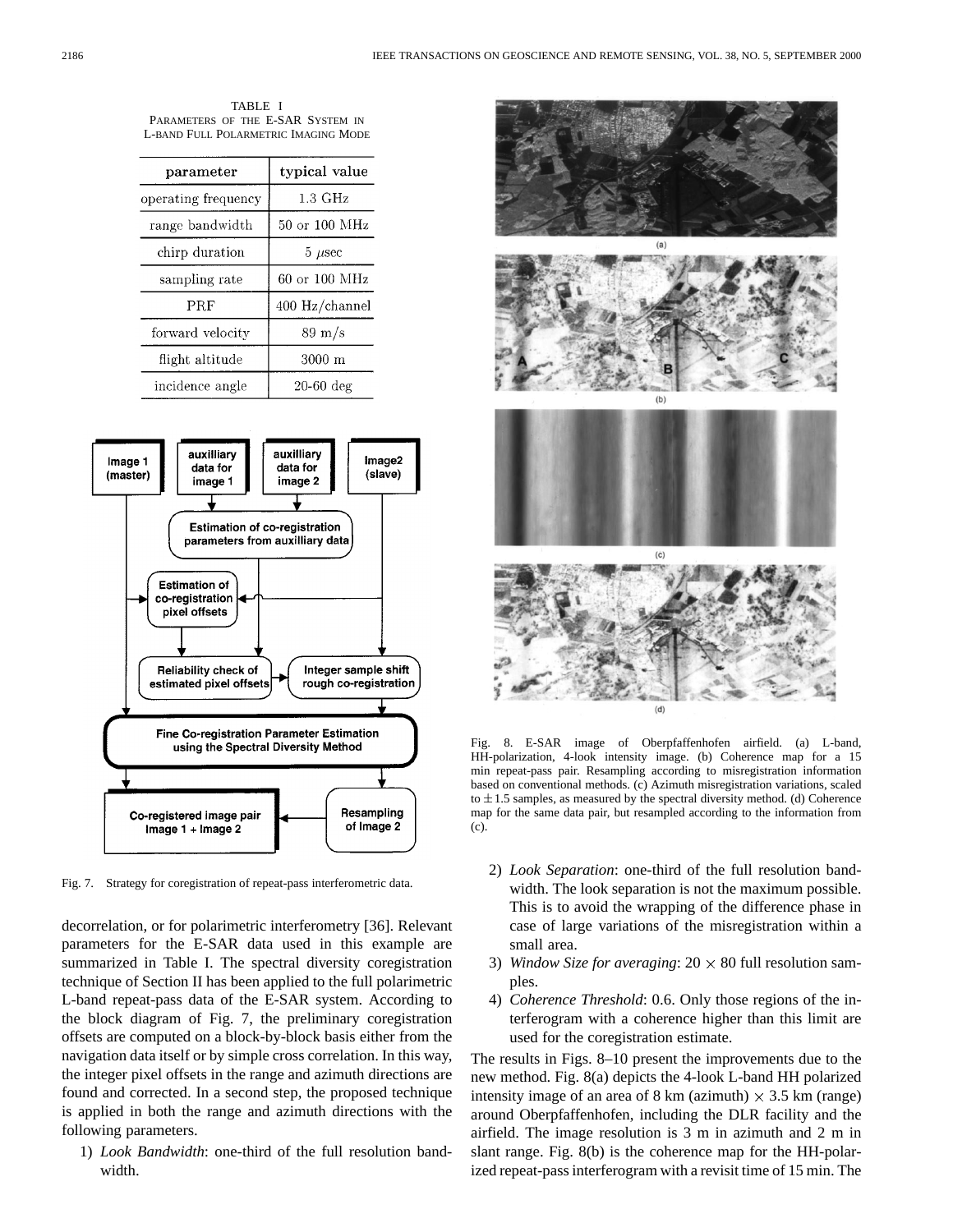

Fig. 9. (a) Estimated azimuth misregistration using the spectral diversity technique and a conventional method (dashed line). (b) Estimated range misregistration and theoretical values (dashed line) according to the measured tracks.



Fig. 10. Coherence improvement on three selected areas: (a) according to the area A in image 8(b), (b) area B near the runway, and (c) according to area C in image 8(b).

mean effective baseline for this image pair was ca. 1 m. This coherence map was obtained after coregistration of the interferometric pair with the operational strategy for processing the repeat-pass E-SAR data. It employs a conventional coherence optimization scheme working on ten blocks of azimuth data. The values between the blocks were evaluated by cubic spline interpolation. The coherence map shows that this algorithm did not lead to a satisfactory result because the update and accuracy of the azimuth misregistration estimates is not high enough. In Fig. 8(c), the measured azimuth misregistration using the proposed spectral diversity technique is presented. The grey values are scaled to  $\pm 1.5$  samples of misregistration. The new coherence map after resampling the second image with this information is depicted in Fig. 8(d). The dark coherence stripes of Fig. 8(b) disappeared when resampling with the accurate coregistration results.

Fig. 9(a) presents the comparison of the azimuth misregistration estimates obtained with the conventional coherence optimization method (dashed line) and those of the proposed spectral diversity technique. Note that the new technique is able to measure even rapid changes of the coregistration errors correctly, which exactly relate to the low coherence areas of Fig. 8(b). In these areas, the conventional method failed. In fact, it suffers from undersampling and four times more blocks (in that case, with overlap to ensure the required accuracy) would have been required.

The estimated coregistration error in the range direction is presented in Fig. 9(b). In this case, the approximately linear behavior of the misregistration, which is naturally imposed by the different imaging geometry, has correctly been measured. For comparison the estimated coregistration values calculated from the measured tracks are displayed (dashed line). The offset to be observed relates to the inaccuracy of the kinematically processed differential GPS data of the two tracks which is in the order of 10–20 cm for each track.

Three areas (corresponding to the positions of largest difference between the azimuth coregistration estimates) were selected for analysis: A was the low coherence area in the left part of Fig. 8(b), B was the area around the runway, and C was the low coherence area in the right part of Fig. 8(b). The coherence improvement can be seen by comparing Fig. 8(b) and (d). The corresponding coherence histograms are shown in Fig.  $10(a)$ –(c), respectively. The region of the histogram in Fig. 10(b) with a coherence between 0.4 and 0.6 could not be improved by the accurate coregistration estimates since it arises from the low reflectivity values of the runway in the image.

## *B. ScanSAR Interferometry*

The ERS tandem pair: ERS-1, orbit 23299, frame 2637–ERS-2, orbit 03626, frame 2637, covering a part of Austria in the vicinity of Vienna has been selected to simulate a ScanSAR image pair using one subswath out of five. The parameters for the simulation were: 39 valid azimuth samples plus nine unvalid samples per burst, making a total of 240 samples per burst cycle, and four complete burst cycles per synthetic aperture. 50 bursts were processed to generate an image with four complex azimuth looks which were stored in separate files. The azimuth image sampling was set to 88.95 m and a total of 46 valid samples are stored for each image look. The corresponding azimuth frequency vectors, which relate to the center frequencies of different azimuth positions within a burst, have also been stored in order to be available for the subsequent coregistration scheme. The extended chirp scaling algorithm (ECSA) for ScanSAR data [17] has been employed to process the raw data bursts individually. The advantage is that it is phase preserving, and it allows easy access to the different azimuth looks. Precise orbit information was used to determine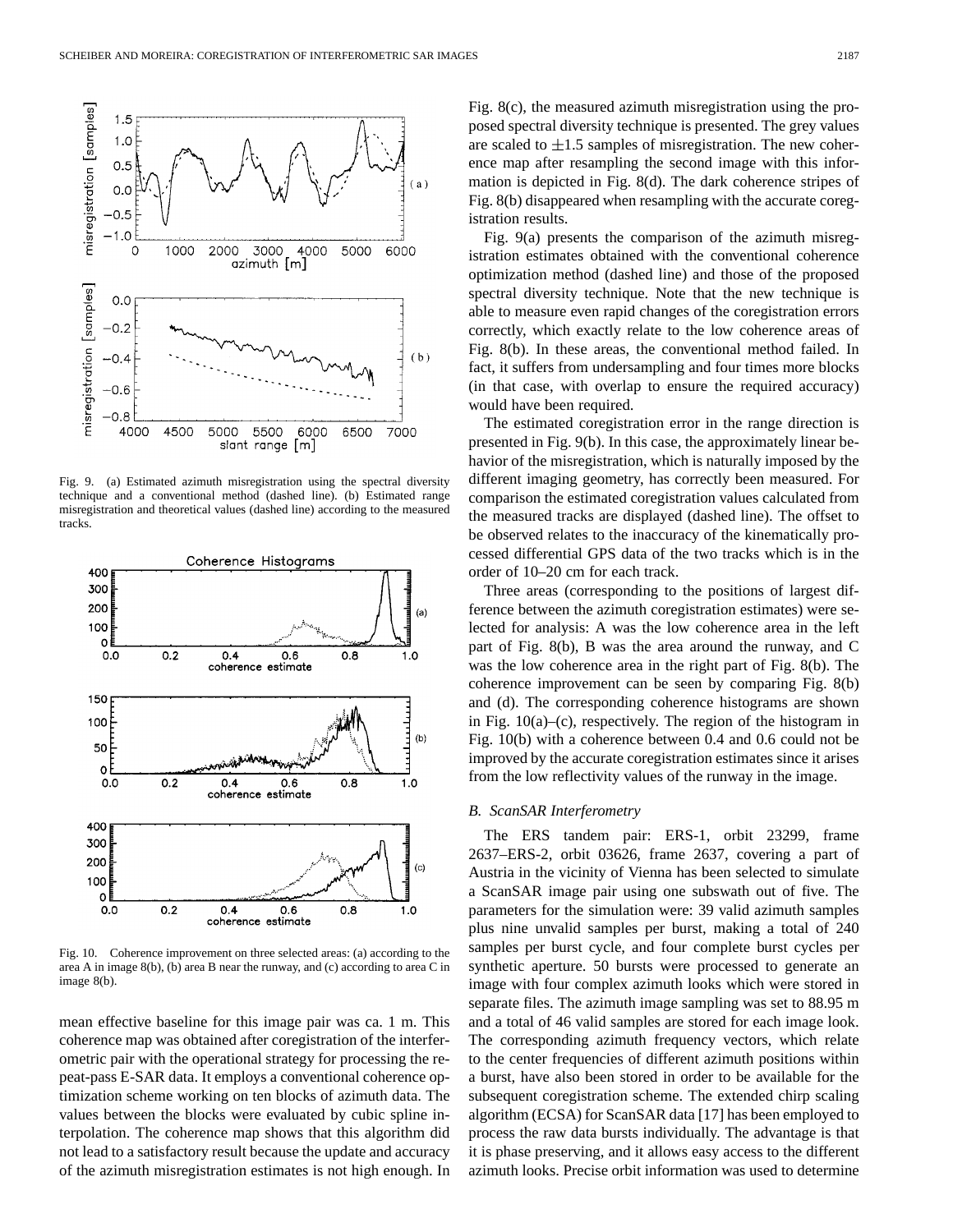

Fig. 11. Simulated ScanSAR data based on an ERS tandem pair (azimuth is horizontal, range vertical). (a) Intensity image processed to four azimuth looks and six range looks. (b) Interferometric phase of one azimuth look with inaccurate burst alignment (eight complete bursts are shown). (c) ScanSAR coherence map. (d) Interferometric phase of one azimuth look after accurate azimuth coregistration.

the initial azimuth and range integer pixel offsets prior to the extraction of the raw data bursts. Spectral shift filtering [23] has been performed during processing according to the mean effective baseline of 240 m, and range coregistration has been assured by a relative constant shift plus a linear stretch of one image. Therefore, we used the range scaling properties of the ECS algorithm [17].

Fig. 11(a) presents eight complete bursts of the processed image with an extension of ca. 36 km in azimuth and 62 km in slant range. The River Danube crosses the scene vertically. The four azimuth looks are superimposed. Thus, the scalloping is reduced. The number of range looks is six. The interferometric phase of the first look after subtraction of the dominant component due to flat Earth is shown in Fig. 11(b). According to (19), a strong linear phase is overlayed on the topographic information within each burst, making any further phase evaluation impossible. This effect is due to a residual (range dependent because of slightly nonparallel orbits) azimuth misregistration. It was shown in Section III that a misregistration of one raw data sample, corresponding to 0.05 of a ScanSAR image sample (one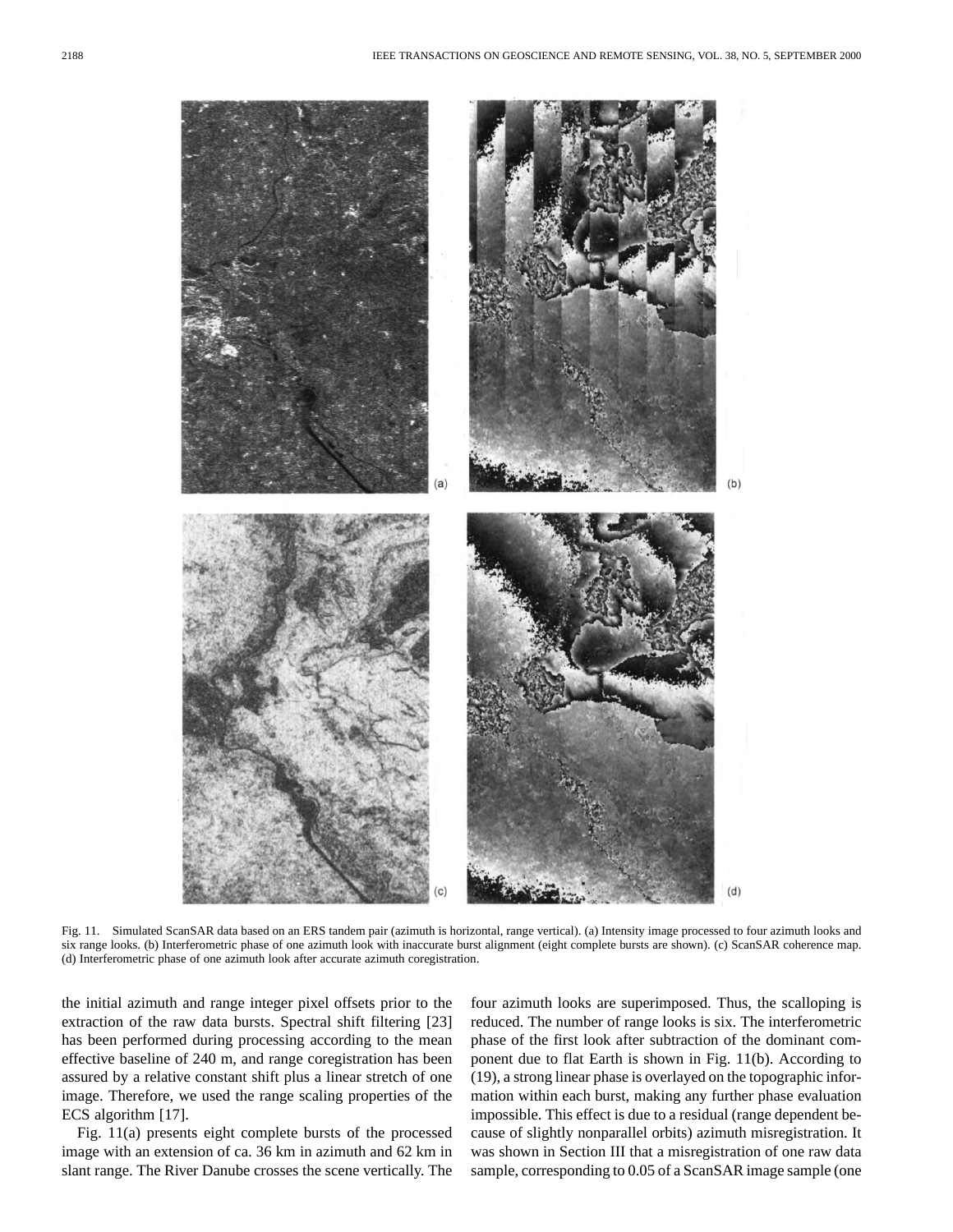

Fig. 12. (a) Difference phase map between the first and third azimuth look. (b) Estimated azimuth misregistration map scaled to  $\pm 1$  azimuth raw data sample.

image sample is 88.95 m in our example), induces a linear ramp of 360° within each burst (less if invalid samples are discarded). Note that this misregistration does not affect the coherence estimate noticeably, which is depicted in Fig. 11(c). The proposed spectral diversity technique adapted for ScanSAR data is very suitable for measuring this small coregistration error. The corrected interferometric phase is shown in Fig. 11(d) for the first azimuth look.

The operation of the alignment algorithm is presented in the Figs. 12 and 13. Fig. 12(a) shows the interferometric phase difference between the first and the third azimuth look. The stripes in Fig. 12(a) are along the range direction and arise twice as frequently as in the image interferogram of look one [compare with Fig. 11(b)]. This is due to the fact that the first and third look interferograms (which form the difference interferogram) are shifted by approximately half an image look's length. This shift arises from the ScanSAR scanning strategy. A sliding window of 20 has been applied only in the range direction of both complex look interferograms, and the complex difference interferogram has also been filtered in a similar way. This difference phase is used in (20) and the resulting estimate of the azimuth misregistration is depicted in the grey scale of Fig. 12(b), scaled to  $\pm 1$  raw data sample (i.e.  $\pm 4.2$  m). The areas with a noisy phase correspond to areas of coherence lower than 0.6 and are not considered for coregistration estimation.

Fig. 13(a) shows the values of the azimuth frequency vectors for the first and third look, to which each image look point is focused. For each burst, they are centered around the common Doppler centroid (i.e., 342 Hz). The frequency difference is shown in Fig. 13(b). It jumps appear at the borders of the bursts and exactly match the phase jumps of the difference interferogram in Fig.  $11(a)$ . Fig.  $13(c)$ –(e) presents one single azimuth line (line 3450 of a total of 3780 of the selected ERS-1/2 images) and show the difference phase [according to Fig. 12(a)], the measured misregistration [according to Fig. 12(b)], and the coherence [according to Fig.  $11(c)$ ], respectively. The regions of distorted misregistration estimates correspond to areas of low coherence [compare Fig. 13(d) and (e)] and are not used in the final estimation. To also assure the correct spectral alignment, the coregistration was then performed at the raw data stage of the second ScanSAR image according to the shift estimated by the proposed technique. The shift was considered constant over azimuth and its variation over range has been found by complex averaging the difference phase estimates over 20 range samples and 350 azimuth image sample. Samples of coherence less than 0.6 were excluded from the averaging. The standard deviation of our estimate was found to be 0.007 raw data samples (ca. 3 cm). It can further be improved if one considers that a total of six different look combinations can be used in this four azimuth look example.

# V. DISCUSSION

The proposed technique for estimation of the misregistration between interferometric pairs has been validated for stripmap and ScanSAR imaging modes. It can be applied in both the range and azimuth directions, and the estimates are made on a pixel by pixel basis. Due to the low pass characteristic of the coregistration error, pixel averaging is used to increase the accuracy of the estimation. The advantages compared to conventional coregistration techniques are twofold. First, the proposed technique can more efficiently track rapid changes of the coregistration errors, as demonstrated for the repeat-pass airborne case. Since the misregistration is estimated on a pixel-by-pixel basis, no interpolation and cross-correlation procedures, nor coherence or fringe optimization, must be performed. Second, in the azimuth ScanSAR case, the technique is extremely efficient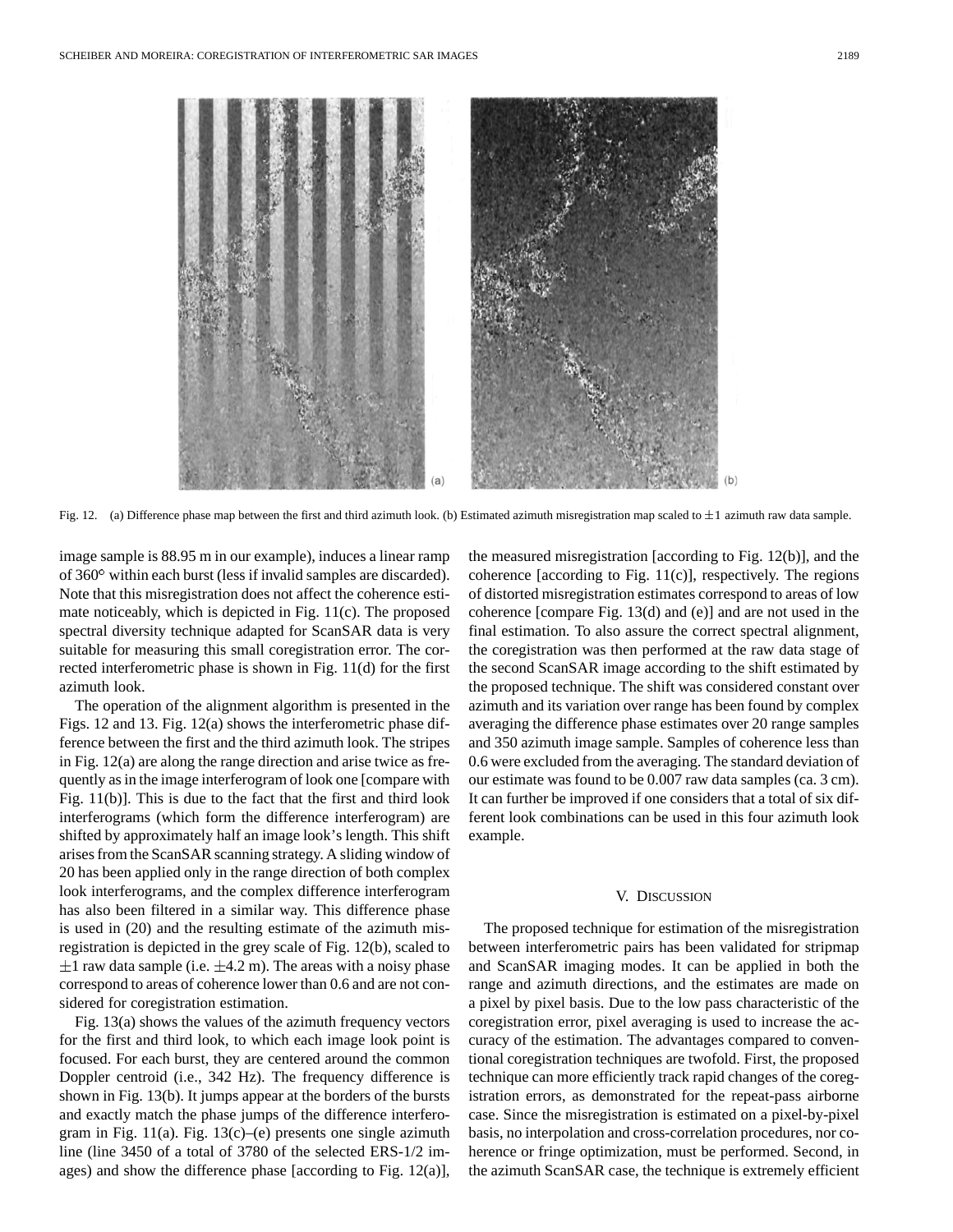

Fig. 13. (a) Azimuth frequency vector for look 1 (solid line) and look 3 (dashed line) of the simulated ScanSAR operation mode. (b) Frequency difference (look separation) as a function of azimuth position. (c) Difference phase between look 1 and 3 [horizontal cut through Fig. 12(a)]. (d) Estimated raw data burst misalignment [horizontal cut through Fig. 12(b)]. (e) Coherence information [horizontal cut through Fig. 11(c)].

since it makes use of the complex looks, which are readily available according to each burst being processed. Furthermore, the implementation of the method is very simple, and it has been demonstrated that it is able to precisely perform the difficult task of coregistration of the azimuth bursts.

The requirements on coregistration accuracy have been reconsidered in this paper. For high squint angles and for burst mode SAR imaging like ScanSAR, the accuracy requirement is much higher than the requirements defined so far in the SAR literature for stripmap SAR interferometry. In the case of ScanSAR interferometry simulated from ERS-1/2 data, we could achieve an accuracy of 0.007 samples (3 cm) by averaging ca. 20 (range)  $\times$  350 (azimuth) image samples. This leads to a residual linear phase ramp of ca.  $2.5^{\circ}$  within the burst length, which corresponds to less than one meter topographic height error in the simulated ScanSAR case of ERS-1/2.

While the high requirements for ScanSAR coregistration can be achieved by the proposed technique, very high squint angle SAR imaging can pose a limiting factor for SAR interferometry. A very small coregistration error can lead to phase errors of several multiples of  $2\pi$ . In this case, one should first apply a very small look frequency separation and then increase it step by step. This procedure is able to solve the problem posed by the unknown ambiguity number of the estimated difference phase. When increasing the look frequency separation, the accuracy of the misregistration estimation is improved as well.

The proposed technique can also be used for range coregistration of a two frequency SAR interferometric system [8], whereby the two different frequency channels can directly be used as the range looks required to form the difference interferogram. However, if the frequency separation between the two channels is very large, the difference phase may become ambiguous even in the case of small coregistration errors. This problem can be circumvented by first applying the proposed technique to range looks generated within the available bandwidth of each frequency channel. Then, the different frequency channels can be used for increasing the coregistration accuracy.

Future work will include the investigation of this technique for coregistration error estimation applied to airborne SAR interferometry with very high squint angles and also for Spotlight SAR interferometry [31].

# ACKNOWLEDGMENT

The authors would like to thank their colleague, J. Mittermayer, for useful discussions and for providing the ScanSAR processing routine. They would also like to thank the anonymous reviewers for their comments and suggestions.

## **REFERENCES**

- [1] F. Li and R. Goldstein, "Studies of multibaseline spaceborne interferometric synthetic aperture radars," *IEEE Trans. Geosci. Remote Sensing*, vol. 28, pp. 88–97, Jan. 1990.
- [2] A. K. Gabriel, R. M. Goldstein, and H. Zebker, "Mapping small elevation changes over large areas: Differential radar interferometry," *J. Geophys. Res.*, vol. 94, no. B7, pp. 9183–9191, 1989.
- [3] R. Bamler and P. Hartl, "Synthetic aperture radar interferometry," *Inv. Probl.*, vol. 14, no. 1, pp. R1–R54, 1998.
- [4] A. K. Gabriel and R. M. Goldstein, "Crossed orbit interferometry: Theory and experimental results from SIR-B," *Int. J. Remote Sensing*, vol. 9, no. 5, pp. 857–872, 1988.
- [5] Q. Lin, J. Vesecky, and H. Zebker, "New approaches in interferometric SAR data processing," *IEEE Trans. Geosci. Remote Sensing*, vol. 30, pp. 560–567, May 1992.
- [6] S. Madsen, "On absolute phase determination techniques in SAR interferometry," in *Proc. SPIE*, vol. 2487, Apr. 1995, pp. 393–401.
- [7] W. Xu *et al.*, "Phase unwrapping of SAR interferogram with multi-frequency or multi-baseline," in *Proc. IGARSS*, Pasadena, CA, 1994, pp. 730–732.
- [8] C. Fischer, K. Schmitt, and W. Wiesbeck, "3-D interferometric SAR algorithm for discontinuous distributed objects," in *Proc. IGARSS'99*, Hamburg, Germany, June 1999.
- [9] A. Moreira and R. Scheiber, "A new method for accurate co-registration of interferometric SAR images," in *Proc. IGARSS'98*, July 1998.
- [10] R. Scheiber and A. Moreira, "Improving co-registration accuracy of interferometric SAR images using spectral diversity," in *Proc. IGARSS'99*, Hamburg, Germany, June 1999, pp. 1709–1711.
- [11] A. Monti Guarnieri and C. Prati, "An interferometric quick-look processor," *IEEE Trans. Geosci. Remote Sensing*, vol. 37, pp. 861–866, Mar. 1999.
- [12] R. Scheiber, A. Reigber, A. Ulbricht, K. Papathanassiou, R. Horn, S. Buckreuß, and A. Moreira, "Overview of interferometric data acquisition and processing modes of the experimental airborne SAR system of DLR," in *Proc. IGARSS'99*, Hamburg, Germany, June 1999, pp. 35–37.
- [13] K. Eldhuset and P. Valand, "ScanSAR processing and simulation for ASAR using ERS-1 raw data," *Int. J. Remote Sensing*, vol. 16, no. 14, pp. 2657–2674, 1995.